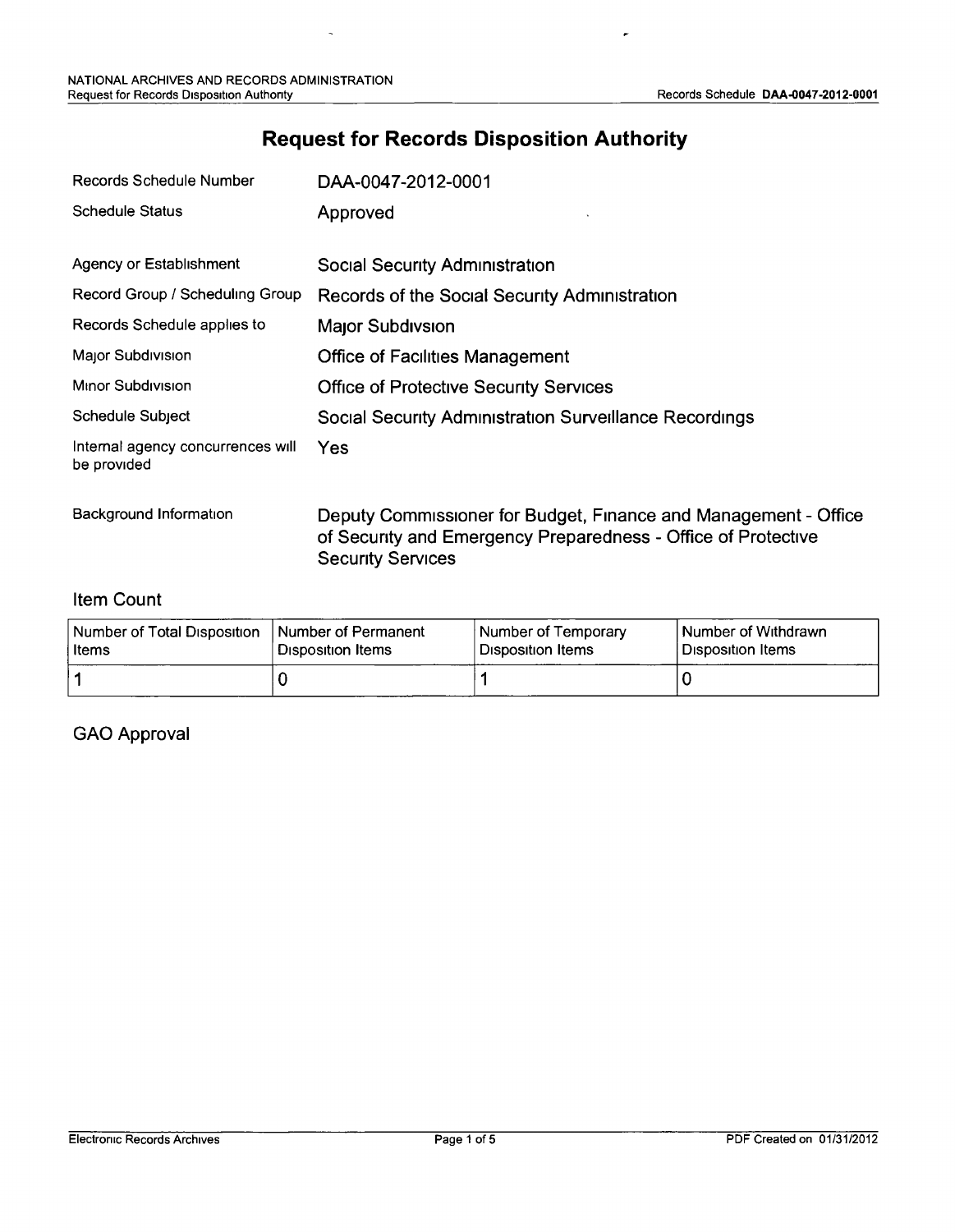## Outline of Records Schedule Items for DM-0047-2012-0001

| Sequence Number |                                                                                                 |
|-----------------|-------------------------------------------------------------------------------------------------|
|                 | <b>Security Surveillance Recordings</b>                                                         |
| 11              | <b>Security Surveillance Recordings</b><br>Disposition Authority Number DAA-0047-2012-0001-0001 |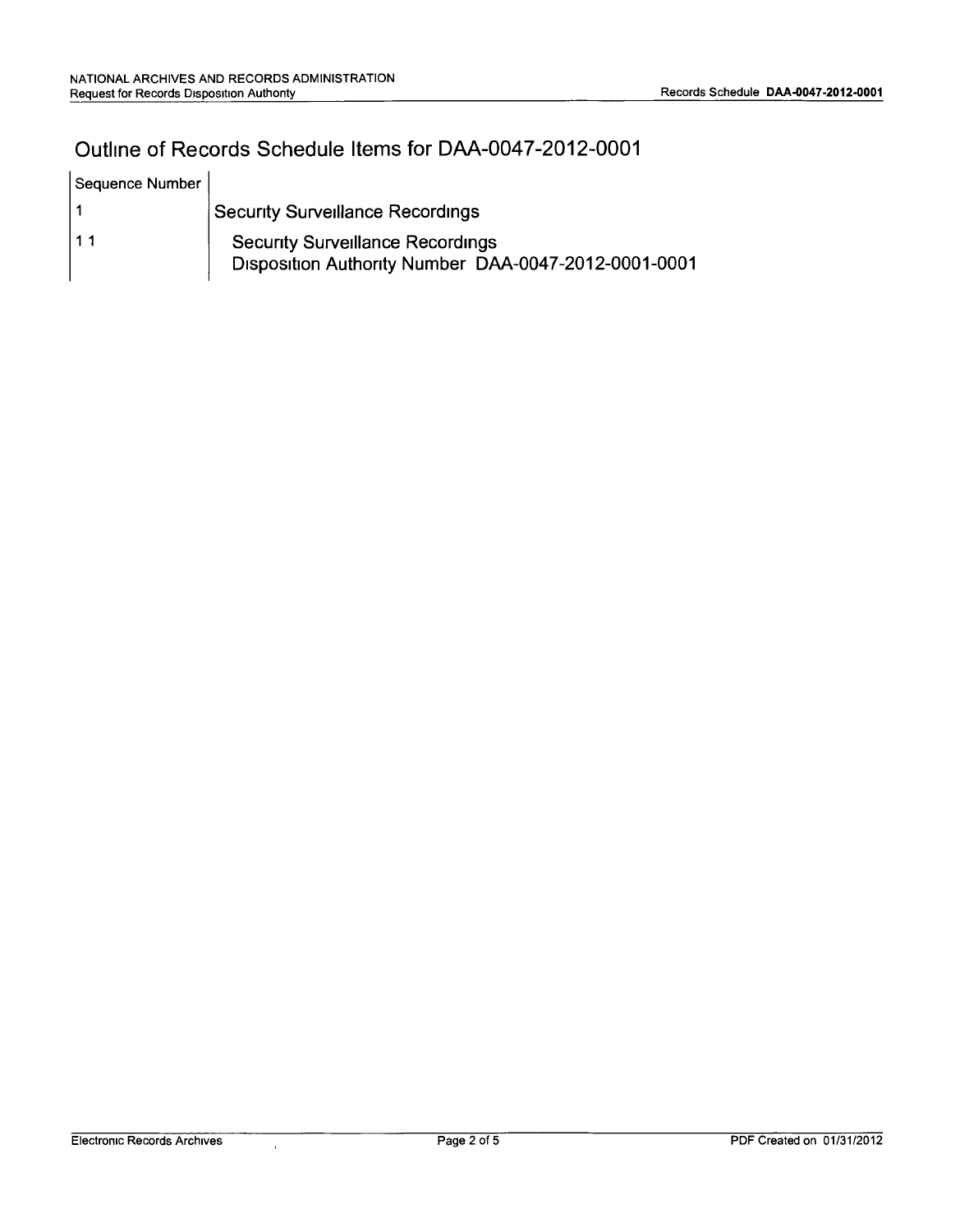## Records Schedule Items

| Sequence Number |                                                                                                                                                                                                                                                                                                                                                                                                                                                                                                                          |                                                                                                                                                                                                                                                    |  |  |  |
|-----------------|--------------------------------------------------------------------------------------------------------------------------------------------------------------------------------------------------------------------------------------------------------------------------------------------------------------------------------------------------------------------------------------------------------------------------------------------------------------------------------------------------------------------------|----------------------------------------------------------------------------------------------------------------------------------------------------------------------------------------------------------------------------------------------------|--|--|--|
| 1               | <b>Security Surveillance Recordings</b><br>This schedule provides authoritative instructions for the disposition of information<br>contained in Social Security Administration (SSA) security surveillance recordings<br>It grants authority for the disposition of existing and future recordings Surveillance<br>recordings include the inside activities as well as outside activities of SSA<br>Headquarters buildings, the National Computer Center, other outlying buildings,<br>and SSA field and hearing offices |                                                                                                                                                                                                                                                    |  |  |  |
| 11              | <b>Security Surveillance Recordings</b>                                                                                                                                                                                                                                                                                                                                                                                                                                                                                  |                                                                                                                                                                                                                                                    |  |  |  |
|                 | <b>Disposition Authority Number</b>                                                                                                                                                                                                                                                                                                                                                                                                                                                                                      | DAA-0047-2012-0001-0001                                                                                                                                                                                                                            |  |  |  |
|                 | <b>Final Disposition</b>                                                                                                                                                                                                                                                                                                                                                                                                                                                                                                 | Temporary                                                                                                                                                                                                                                          |  |  |  |
|                 | <b>Item Status</b>                                                                                                                                                                                                                                                                                                                                                                                                                                                                                                       | Active                                                                                                                                                                                                                                             |  |  |  |
|                 | Is this item media neutral?                                                                                                                                                                                                                                                                                                                                                                                                                                                                                              | Yes                                                                                                                                                                                                                                                |  |  |  |
|                 | Do any of the records covered<br>by this item currently exist in<br>electronic format(s) other than e-<br>mail and word processing?                                                                                                                                                                                                                                                                                                                                                                                      | Yes                                                                                                                                                                                                                                                |  |  |  |
|                 | Do any of the records covered<br>by this item exist as structured<br>electronic data?                                                                                                                                                                                                                                                                                                                                                                                                                                    | Yes                                                                                                                                                                                                                                                |  |  |  |
|                 | <b>GRS or Superseded Authority</b><br>Citation                                                                                                                                                                                                                                                                                                                                                                                                                                                                           | N1-047-04-1                                                                                                                                                                                                                                        |  |  |  |
|                 | <b>Disposition Instruction</b>                                                                                                                                                                                                                                                                                                                                                                                                                                                                                           |                                                                                                                                                                                                                                                    |  |  |  |
|                 | <b>Retention Period</b>                                                                                                                                                                                                                                                                                                                                                                                                                                                                                                  | Delete/destroy recordings when 14 days old or when<br>no longer needed for evidence or reference related to<br>incidents or studies - whichever is later Reuse media<br>to create sequential recordings and destroy media<br>when no longer usable |  |  |  |
|                 | <b>Additional Information</b>                                                                                                                                                                                                                                                                                                                                                                                                                                                                                            |                                                                                                                                                                                                                                                    |  |  |  |
|                 | <b>GAO Approval</b>                                                                                                                                                                                                                                                                                                                                                                                                                                                                                                      | <b>Not Required</b>                                                                                                                                                                                                                                |  |  |  |
|                 |                                                                                                                                                                                                                                                                                                                                                                                                                                                                                                                          |                                                                                                                                                                                                                                                    |  |  |  |